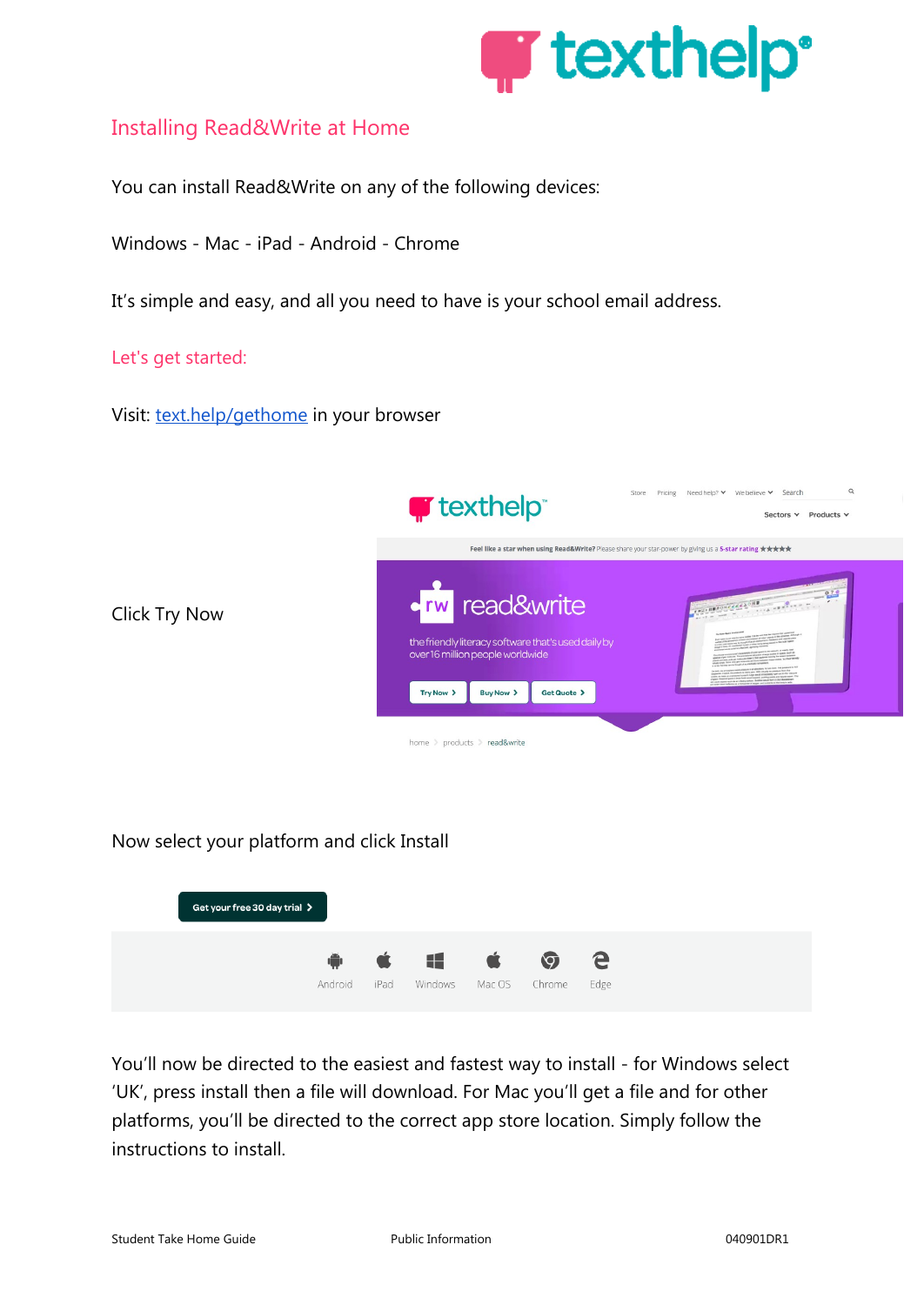

# Need more help? No problem:

After following the above steps, you'll be directed to a new page, or a download will start. All you need to know is your school login type - Google or Microsoft - if you don't, please ask your school. Then, have your school email address at the ready and just follow the guides below for the platform you are using at home:





Microsoft Windows

- Locate the .zip file that was downloaded double click to open the zip and then double click the setup.exe file to run it.
- Follow the steps to complete the installation.
- Open Read&Write by clicking its icon on the desktop
- Top right hand side of the screen, click 'person' icon
- Click Sign in choose Microsoft or Google depending on your school and sign in with your school email and password
- Done!

Google Chrome browser

- The link will take you to the Chrome store
- Click Add extension and ensure you follow through each prompt to install
- In your browser, click the purple Read&Write icon
- On the next screen, choose the type of log in depending on your school.
- If Google, in the next screen if you are already logged in with your school account, click it - if not, choose 'Use another account' and type your school email address and password
- If Microsoft, select this and follow the prompts
- Done!

#### Mac OS

- The link will download a .dmg file to your Mac
- Locate the file and click it
- Follow the prompts to install and drag it into the Application folder
- Run it by clicking the icon in your application folder
- In the top Mac menu (application) bar Click 'Read&Write'
- The sign in screen will open.
- Choose Microsoft or Google Sign in and follow the prompts - ensuring to sign in with your school email
- Done!